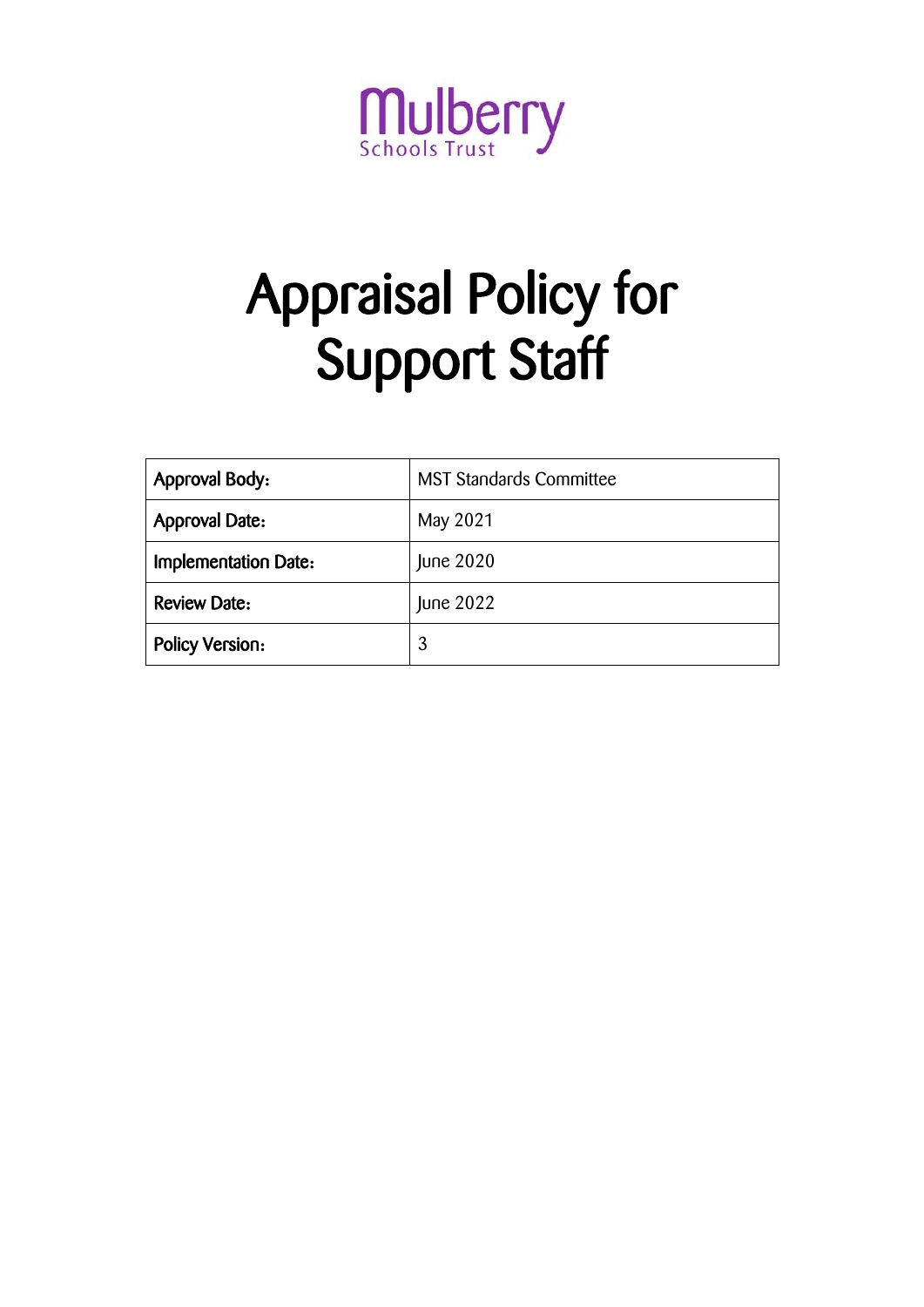

# Version Control

| Version | Reviewed      | Changes since last version                                                                                        |
|---------|---------------|-------------------------------------------------------------------------------------------------------------------|
|         | June 2019 $ $ | Existing                                                                                                          |
|         | June 2020     | Changes made to reflect staffing structure changes.                                                               |
|         | May 2021      | No changes made to the policy – awaiting further updates from Tower<br>Hamlets which have not been published yet. |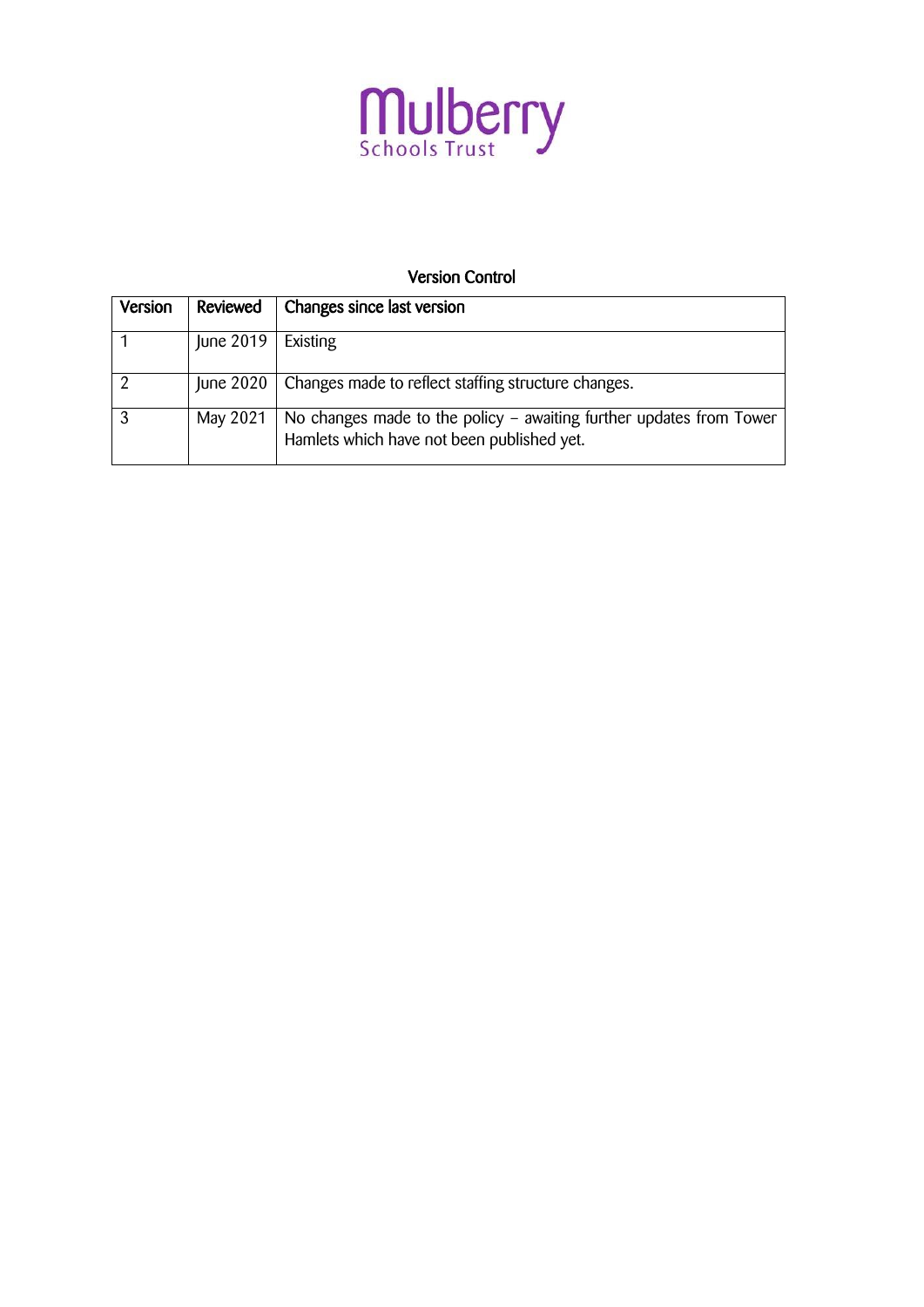

**This policy has been adopted by the Mulberry Schools Trust and will be applied to all schools which belong to the Mulberry Schools Trust.**

#### **Introduction**

The role of Education Support Staff in schools is vital, both for the direct support given to teachers and for the running of the Trust as an organisation. The process of appraisal is an important way of assisting staff in contributing to the Trust and having the right performance and development in their roles. This scheme runs in parallel to that for teaching staff, acknowledging the different roles and the diversity of posts within the support staff structure.

Increasingly, senior staff roles within multi-academy trusts are paid at senior officer levels within the Local Authority's job evaluation scheme, which the Mulberry Schools Trust adheres to. This is because the skills and expertise they bring to the support of education are considerable and highly competitive in the wider London market for such roles. This is particularly true in roles such as HR Director, Chief Finance Officer, Director of ICT, Communications and Governance. All senior roles in the support staff team at the level of Service Head in the Mulberry Schools Trust are awarded pay in relation to performance and so the appraisal process in such cases also informs pay progression.

It is good practice for all staff to have an appraisal and so regardless of pay grade, the Trust continues to operate an appraisal policy for every member of the support staff team.

#### **Principles**

Appraisal is central to the provision of high quality, professional and effective services, and as such must be given high priority within the normal workload.

It represents the more formal and structured side of the overall management of individual staff members, helping and being informed by the normal day-to-day processes of dialogue and supervision.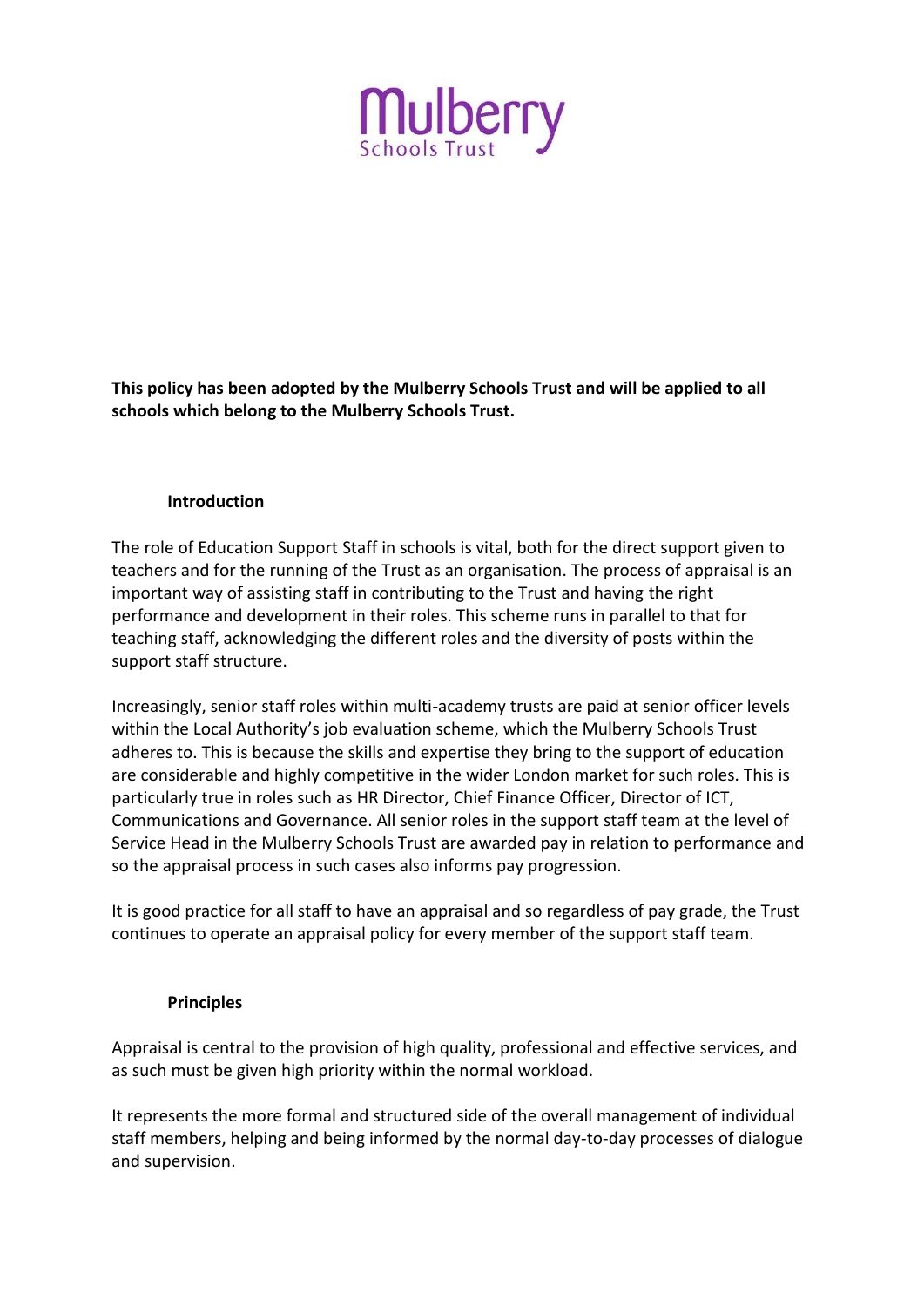

The principle aims of appraisal for support staff are to:

- Set overall work plans and targets
- Monitor individuals' progress against their work plan and objectives
- Recommend pay progression within the job grade where appropriate
- Challenge and develop the postholder
- Assess how the overall job may be changing and consider re-evaluation of the post where appropriate
- Assess how the overall job may be changing and consider re-evaluation of the post where appropriate
- Identify new areas for training and skills development
- Enable regular feedback in a two-way dialogue
- Build trust and encourage professional growth

#### **Roles**

As with the appraisal policy for teachers, the Trust will have a strategic role in agreeing this appraisal policy for support staff, ensuring that their performance is regularly reviewed and for monitoring the performance management process. The HR Director is responsible for implementing the support staff's appraisal policy and ensuring that reviews take place. The Business and Resources Manager and HR staff for each school in the Trust ensures the policy is implemented effectively and reports the HR Director and Head teacher for each school.

Appraisal involves both the line manager and the post holder working together to ensure that targets are discussed and agreed, objective feedback is given, adequate coaching and that training and development are provided.

# **Responsibility for Reviews**

The HR Director in conjunction with the school HR team, shall determine who will have responsibility to carry out appraisals for each member of support staff. The number of post holders appraised by a line manager will normally be limited to no more than six.

# **Timing of reviews**

*In order to ensure uniformity with teaching staff the appraisal cycle will normally encompass the academy working year.*

The timetable for the support staff appraisal cycle is: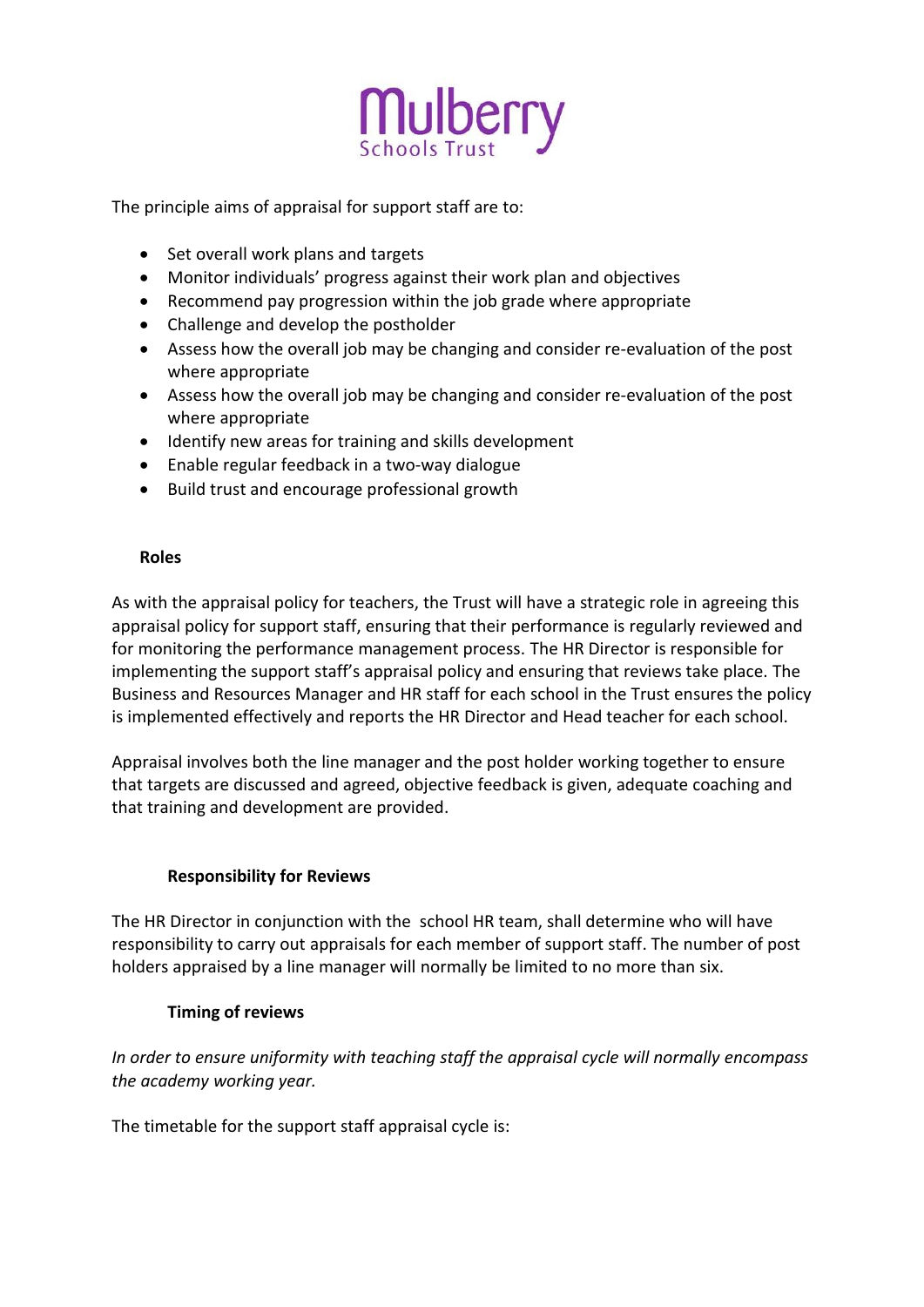

 *Academic year–* there should be a formal review meeting, in October and May. The first meeting should review and / or set targets and the second should assess progress and obtain feedback.

The whole review process will inform the Trust's management policies and the School Improvement plans for financial and academic years. It will identify the costs of development and training discussed in review meetings.

# **Appraisal Cycle**

The appraisal scheme for support staff is the process by which performance of individuals will be evaluated and assessed. The scheme is complemented by a dialogue about staff development where the learning and training needs of staff will be determined.

#### **1. Key features of the Scheme**

- Each member of support staff will have an annual Review meeting (normally in September / October) with his/her line manager where the previous year's performance will be jointly reviewed and new targets set for the following year. In addition a personal development plan will be considered and determined for the next year.
- As part of the scheme support staff will have a one to one meeting in May of each year to support the process and assess how things are going
- The scheme is based on assessing performance against pre-set targets. These targets allow for team, service and organisational assessment in addition to the assessment of the individual.
- By assessing performance against targets the scheme is made as fair as possible concentrating on tasks and achievement rather than individual personal characteristics. It also gives support staff an opportunity to agree their own targets and to carry out a form of self-assessment.
- Account will be taken of any significant new duties unforeseen in the job description which the staff member has taken on since the previous appraisal
- If agreement cannot be reached between a line manager and a member of staff, the matter will be referred to the HR department.
- The Trust is committed to all aspects of equal opportunity. These are reflected at all stages of the appraisal scheme and service planning process.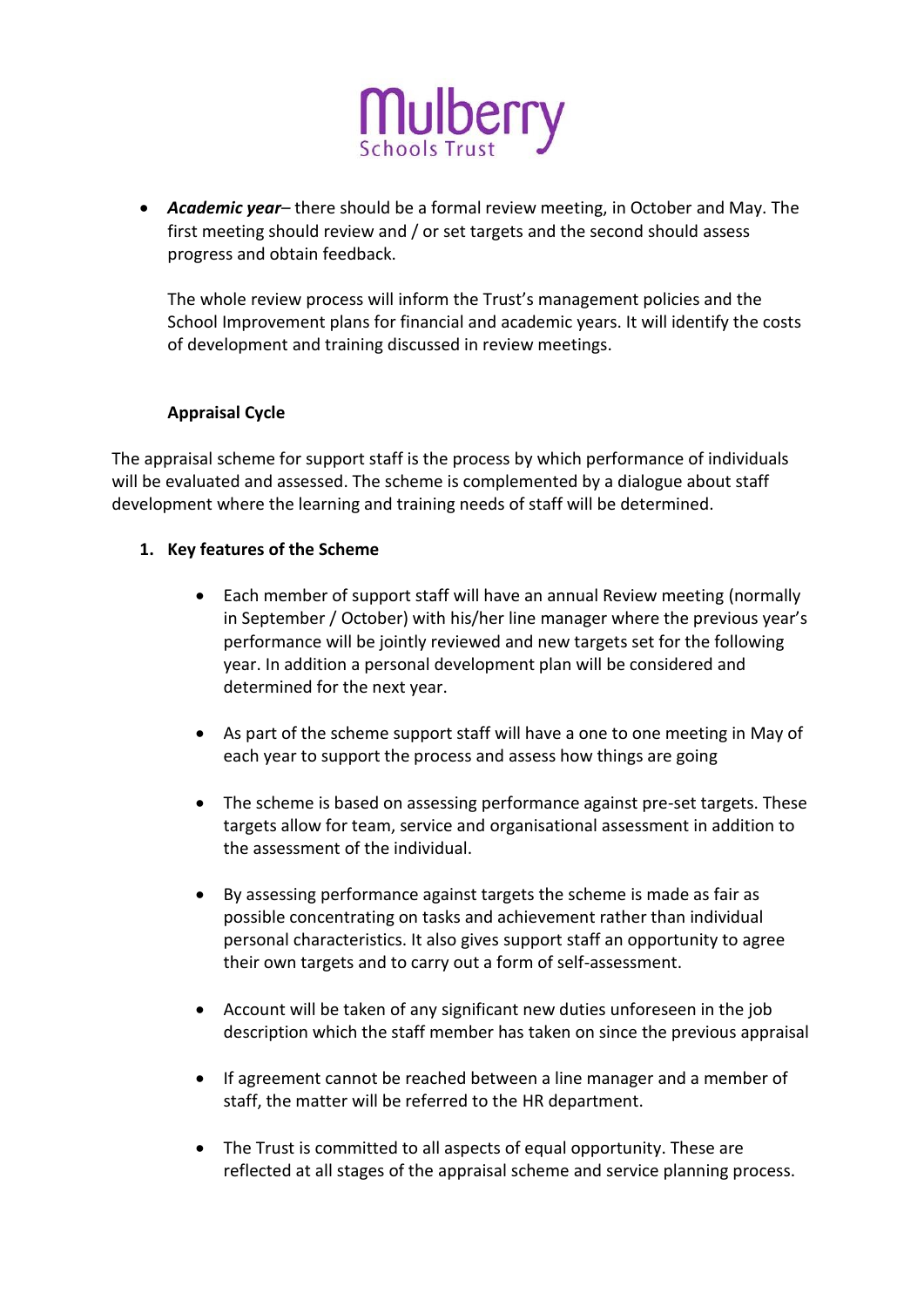

In this regard it is essential that all members of staff have the opportunity to have an effective appraisal.

### **2. Preparation for the Appraisal Meetings**

- The line manager is responsible for planning the appraisal meetings and should agree dates/times with members of staff at least one week prior to the meeting.
- Prior to the meeting, each member of staff will be expected to complete a self-review using the school's support staff pro-forma and pass it to the line manager before the appraisal meeting. (See attached).
- The member of staff should have a copy of their completed training and development record for the meeting.
- The line manager should use the self review form and appraisal record to prepare for the meeting.

#### **3. The Appraisal meeting**

The appraisal meeting should include the following key elements:

- Reviewing the past period: a joint review of performance over the past period – a discussion of how the member of staff has met the agreed targets.
- Planning for the future: agreeing and confirming the main accountabilities, objectives and specific targets.
- Identification of training and development needs and planning how to meet them.

#### **4. Conducting the Review Meeting**

- The meeting should be held in a quiet and confidential space, with no interruptions.
- Agreeing and setting targets is crucial, it is only by setting clearly defined targets that performance can realistically be assessed. Targets need to be linked to school priorities and reflect the nature and scope of the individual's role and job description.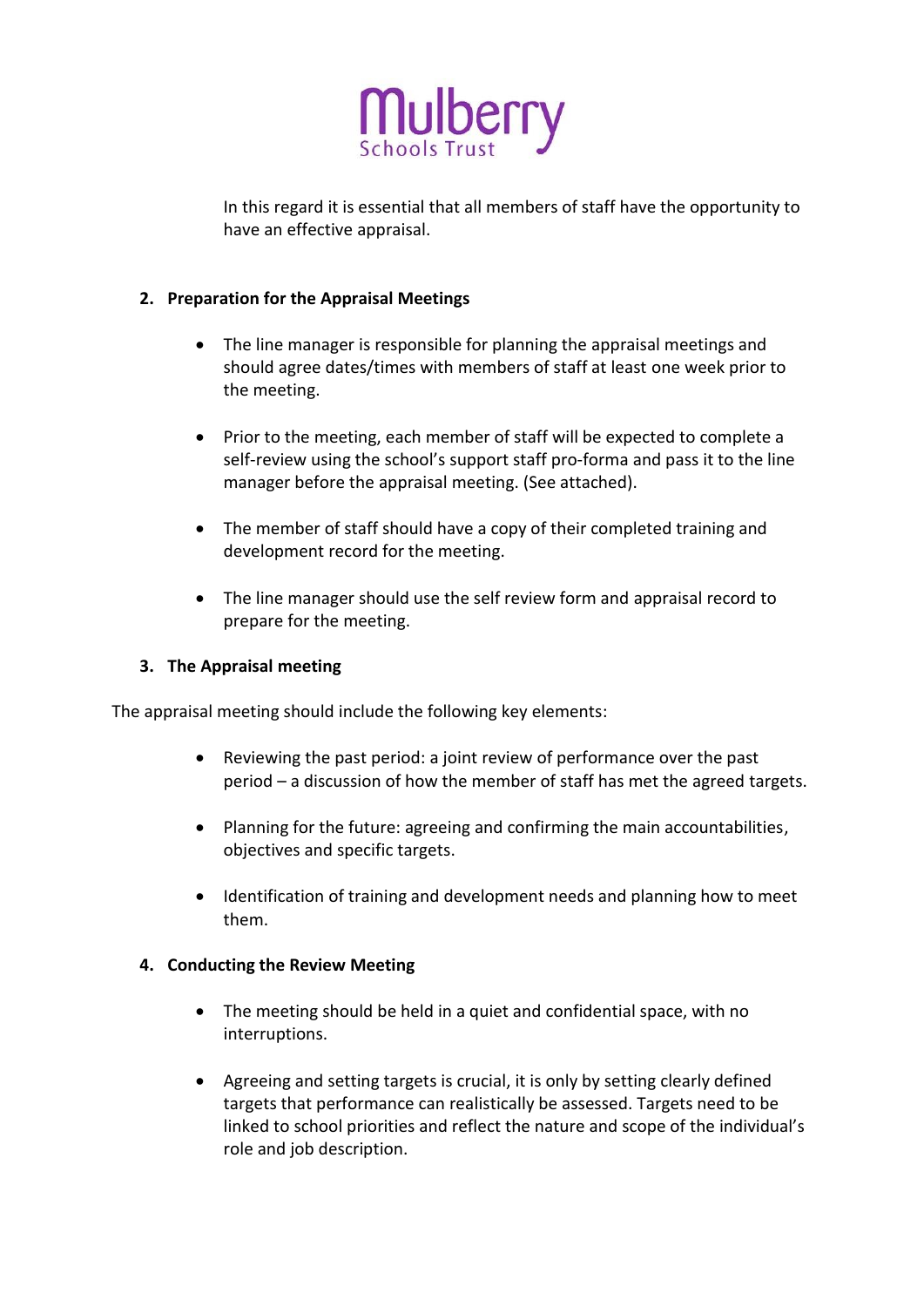

- The setting of targets is not a "one off" exercise. Targets will constantly be under review to reflect the constantly changing priorities and constraints of the organisation. It may be necessary in some circumstances to alter or amend some targets during the course of the performance period.
- Targets need to meet the following criteria and be:
	- *i. Specific Each target concerned with a single topic*
	- *ii. Measurable Is their attainment measurable*
	- *iii. Agreed Each target should be agreed*
	- *iv. Realistic Are the targets related to the post holders duties*
	- *v. Time bound Each target should have a target end date*
	- vi. *Stretching Are the targets challenging*

The HR Director's targets will be set by the CEO.

Targets for support staff will be set before, or as soon as practicable after, the start of each appraisal period. Setting more than three targets may lead to staff experiencing unreasonable workload and pressure, making targets more difficult to achieve. Therefore, other than in the case of senior support staff in the Executive Central Services team, support staff will not be given more than three targets. Senior support staff, whose pay progression is related to performance, may have more then three targets to allow coverage of their responsibilities, although the same considerations should apply with regard to workload that apply to other support staff.

The targets set for each member of support staff are intended to contribute to the school's or the Trust's plans for improving provision and performance and improving the education of pupils at a particular school or within the Trust. This will be ensured by quality assuring all targets set against the school improvement plan or other appropriate Trust plans / strategies. Targets will also take into account professional aspirations. Targets set should reflect relevant contractual hours and conditions of service.

# **5. Pay progression within the job grade**

Where individual members of staff have performance related pay and are eligible for progression within their job grade, the line manager may recommend this on the basis of fulfilment of targets taking into account their other achievements in the review period.

# **6. Consideration of the grade of the job**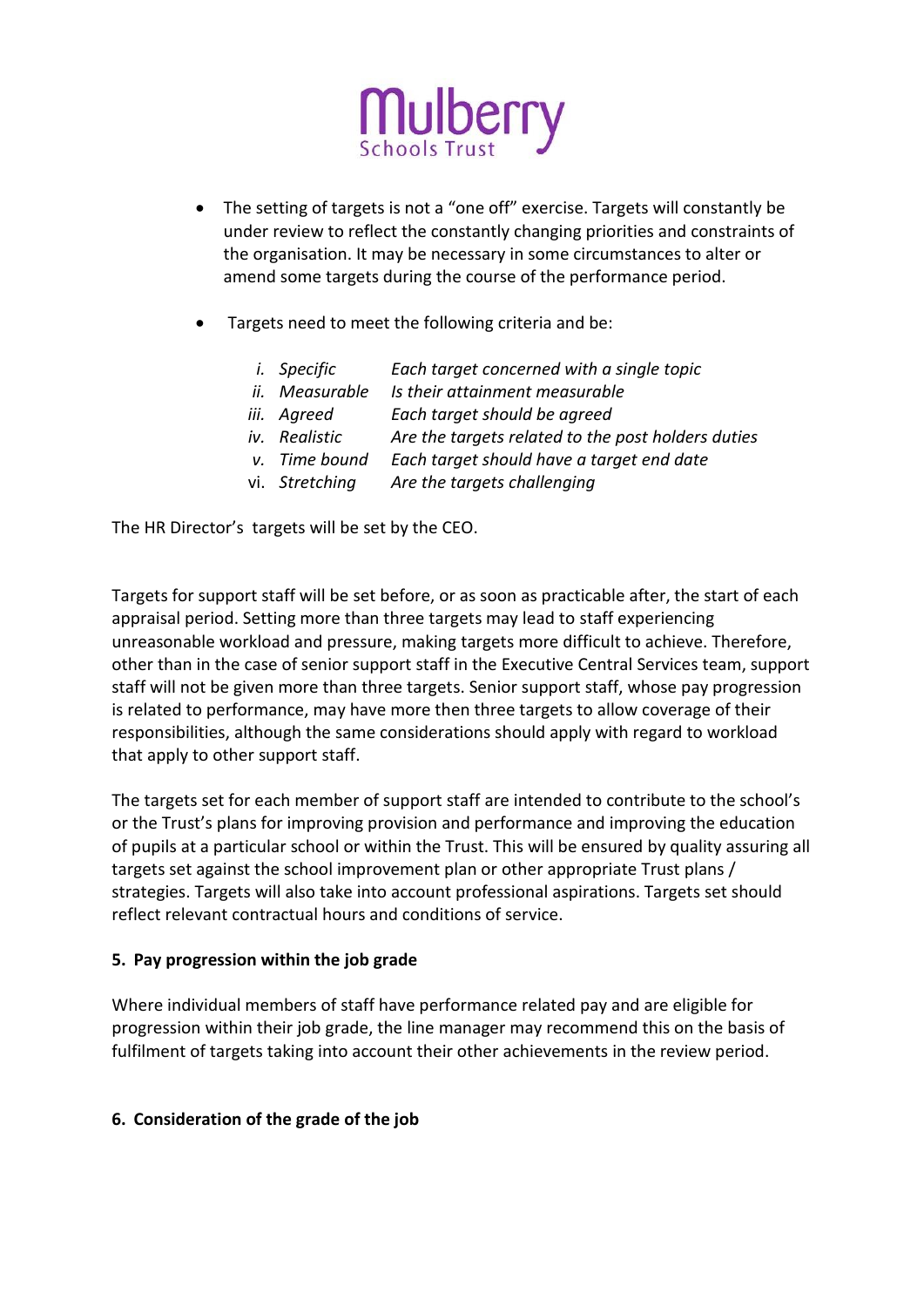

Where the appraisal reveals evidence of a permanent significant change to the duties and responsibilities of the post outside those in the job description, the line manager should refer to HR for a possible re-evaluation of the post under the Trust's job evaluations scheme.

# **7. Supporting the member of staff through training and development**

- An essential element of an effective review is the identification of training and development needs and planning how to meet these needs. Future training and development actions should be agreed and noted on the appraisal review record.
- Priority will be given to job-related training to ensure all staff are able to carry out their duties and responsibilities to achieve their individual objectives.
- It is essential that managers and employees share responsibility for learning and development.

# **8. Administration of the Support Staff Appraisal scheme**

# *Role of the HR department:*

- To ensure the process is being carried out as effectively as possible
- To ensure that there is consistency across the support staff structure
- To ensure managers conduct appraisal meetings on the agreed dates
- To evaluate the quality of documentation from the appraisal meeting
- To consider and decide on any disagreements about appraisal meetings highlighted by employees
- Provide information to the Trust's Pay Committee on the effectiveness of the appraisal scheme for support staff

# **What happens if the member of support staff disputes his / her appraisal**

There is a review process set out in the Trust's pay policy for any dispute of an appraisal policy decision. The Trust's reviewing officer for any disputes not resolved with the CEO is the Vice Chair of the Trust Board. The same process for review of decisions in the pay policy should be followed for any dispute of appraisal.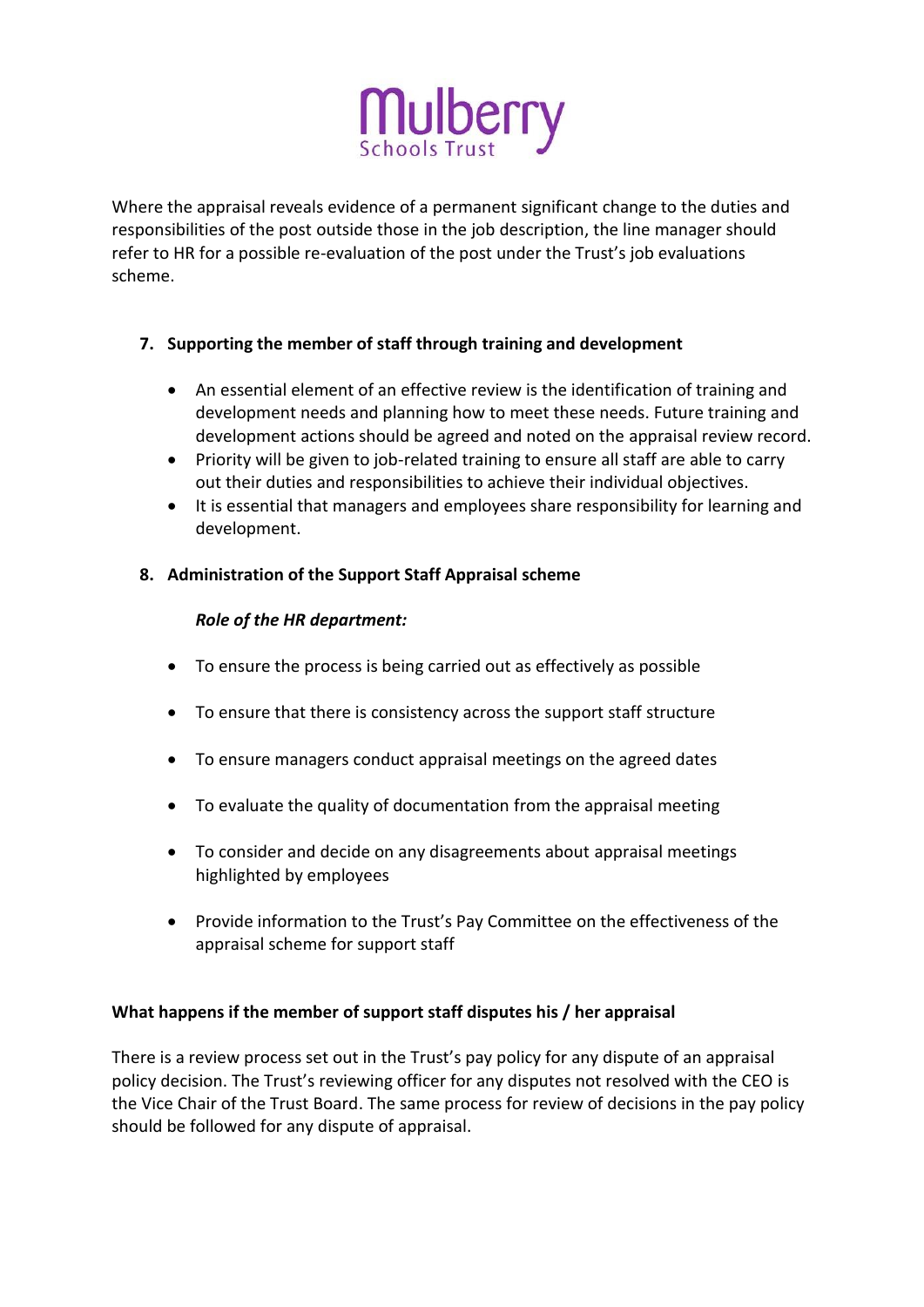

# **Support Staff Appraisal Self Review Form**

| The purpose of this self-review is to help you reflect on your work performance over the past period as<br>preparation for the review discussion with your line manager. Think about the questions and use the form to<br>make notes. Give this document back to your line manager prior to your Appraisal meeting. |
|---------------------------------------------------------------------------------------------------------------------------------------------------------------------------------------------------------------------------------------------------------------------------------------------------------------------|
| SELF-REVIEW                                                                                                                                                                                                                                                                                                         |
| What do you see as the main objectives and targets in your work?                                                                                                                                                                                                                                                    |
|                                                                                                                                                                                                                                                                                                                     |
| Are you achieving these objectives and targets, what is not going well and why?                                                                                                                                                                                                                                     |
|                                                                                                                                                                                                                                                                                                                     |
| What training and development have you had since your last review and what impact has it had?                                                                                                                                                                                                                       |
|                                                                                                                                                                                                                                                                                                                     |
| What support do you need from your manager to help you/other issues for discussion                                                                                                                                                                                                                                  |
|                                                                                                                                                                                                                                                                                                                     |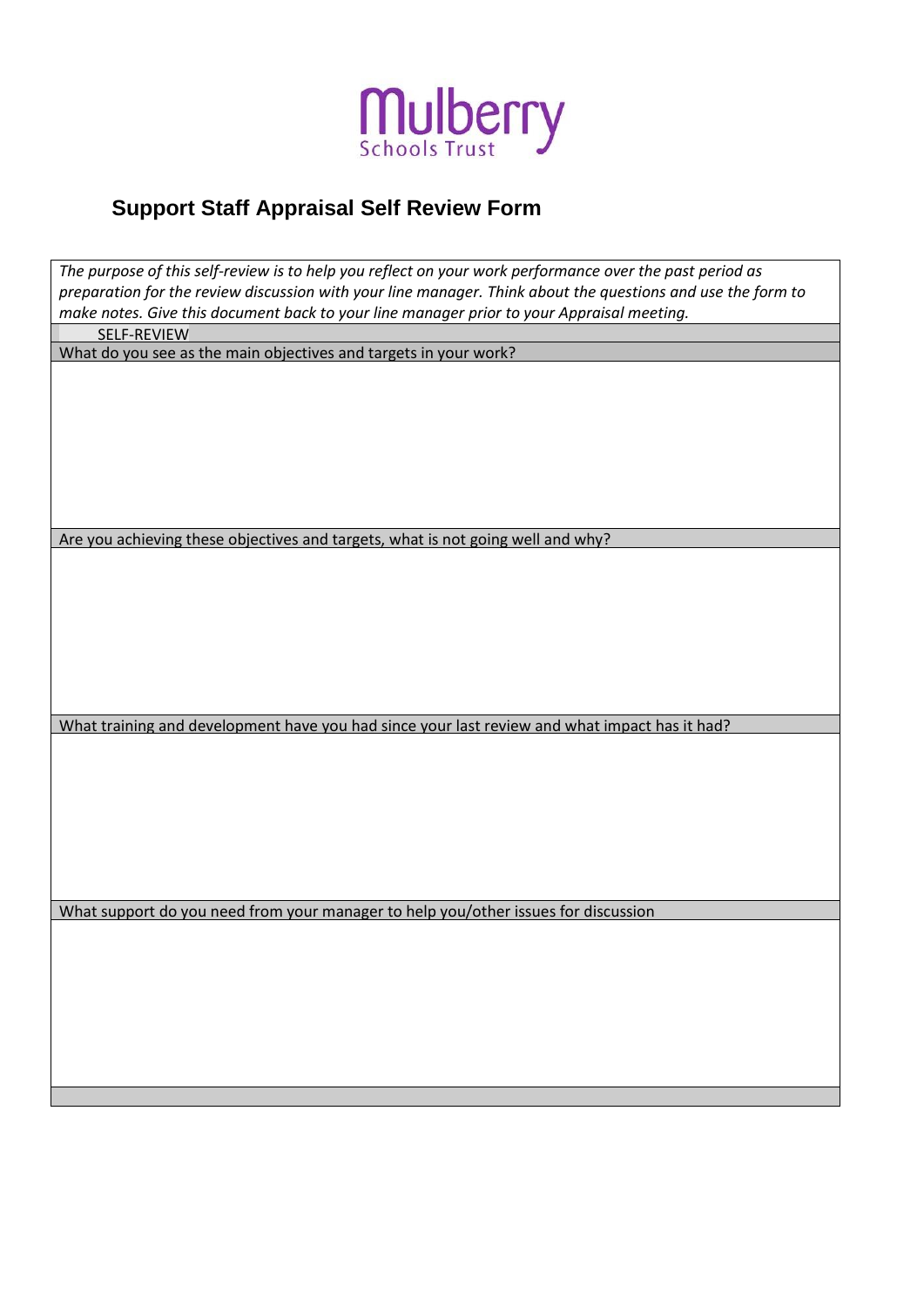

# **Support Staff Appraisal Record Form**

| REVIEWING THE PAST PERIOD<br>Key points from Self Review by member of staff<br>Comment on whether previous objectives met, achievements, and blocks to achievement<br>Record of training and development undertaken and main outcomes<br>Note of significant issues<br>Needs for future support, training, development | The purpose of this document is to provide a structure for the review meeting, and a formal record of the key |
|------------------------------------------------------------------------------------------------------------------------------------------------------------------------------------------------------------------------------------------------------------------------------------------------------------------------|---------------------------------------------------------------------------------------------------------------|
|                                                                                                                                                                                                                                                                                                                        | points discussed and objectives / actions agreed. This review should take place twice per year.               |
|                                                                                                                                                                                                                                                                                                                        |                                                                                                               |
|                                                                                                                                                                                                                                                                                                                        |                                                                                                               |
|                                                                                                                                                                                                                                                                                                                        |                                                                                                               |
|                                                                                                                                                                                                                                                                                                                        |                                                                                                               |
|                                                                                                                                                                                                                                                                                                                        |                                                                                                               |
|                                                                                                                                                                                                                                                                                                                        |                                                                                                               |
|                                                                                                                                                                                                                                                                                                                        |                                                                                                               |
|                                                                                                                                                                                                                                                                                                                        |                                                                                                               |
|                                                                                                                                                                                                                                                                                                                        |                                                                                                               |
|                                                                                                                                                                                                                                                                                                                        |                                                                                                               |
|                                                                                                                                                                                                                                                                                                                        |                                                                                                               |
|                                                                                                                                                                                                                                                                                                                        |                                                                                                               |
|                                                                                                                                                                                                                                                                                                                        |                                                                                                               |
|                                                                                                                                                                                                                                                                                                                        |                                                                                                               |
|                                                                                                                                                                                                                                                                                                                        |                                                                                                               |
|                                                                                                                                                                                                                                                                                                                        |                                                                                                               |
|                                                                                                                                                                                                                                                                                                                        |                                                                                                               |
|                                                                                                                                                                                                                                                                                                                        |                                                                                                               |
|                                                                                                                                                                                                                                                                                                                        |                                                                                                               |
|                                                                                                                                                                                                                                                                                                                        |                                                                                                               |
|                                                                                                                                                                                                                                                                                                                        |                                                                                                               |
|                                                                                                                                                                                                                                                                                                                        |                                                                                                               |
|                                                                                                                                                                                                                                                                                                                        |                                                                                                               |
|                                                                                                                                                                                                                                                                                                                        |                                                                                                               |
|                                                                                                                                                                                                                                                                                                                        |                                                                                                               |
|                                                                                                                                                                                                                                                                                                                        |                                                                                                               |
|                                                                                                                                                                                                                                                                                                                        |                                                                                                               |
|                                                                                                                                                                                                                                                                                                                        |                                                                                                               |
|                                                                                                                                                                                                                                                                                                                        |                                                                                                               |
|                                                                                                                                                                                                                                                                                                                        |                                                                                                               |
|                                                                                                                                                                                                                                                                                                                        |                                                                                                               |
|                                                                                                                                                                                                                                                                                                                        |                                                                                                               |
|                                                                                                                                                                                                                                                                                                                        |                                                                                                               |
|                                                                                                                                                                                                                                                                                                                        |                                                                                                               |
|                                                                                                                                                                                                                                                                                                                        |                                                                                                               |
|                                                                                                                                                                                                                                                                                                                        |                                                                                                               |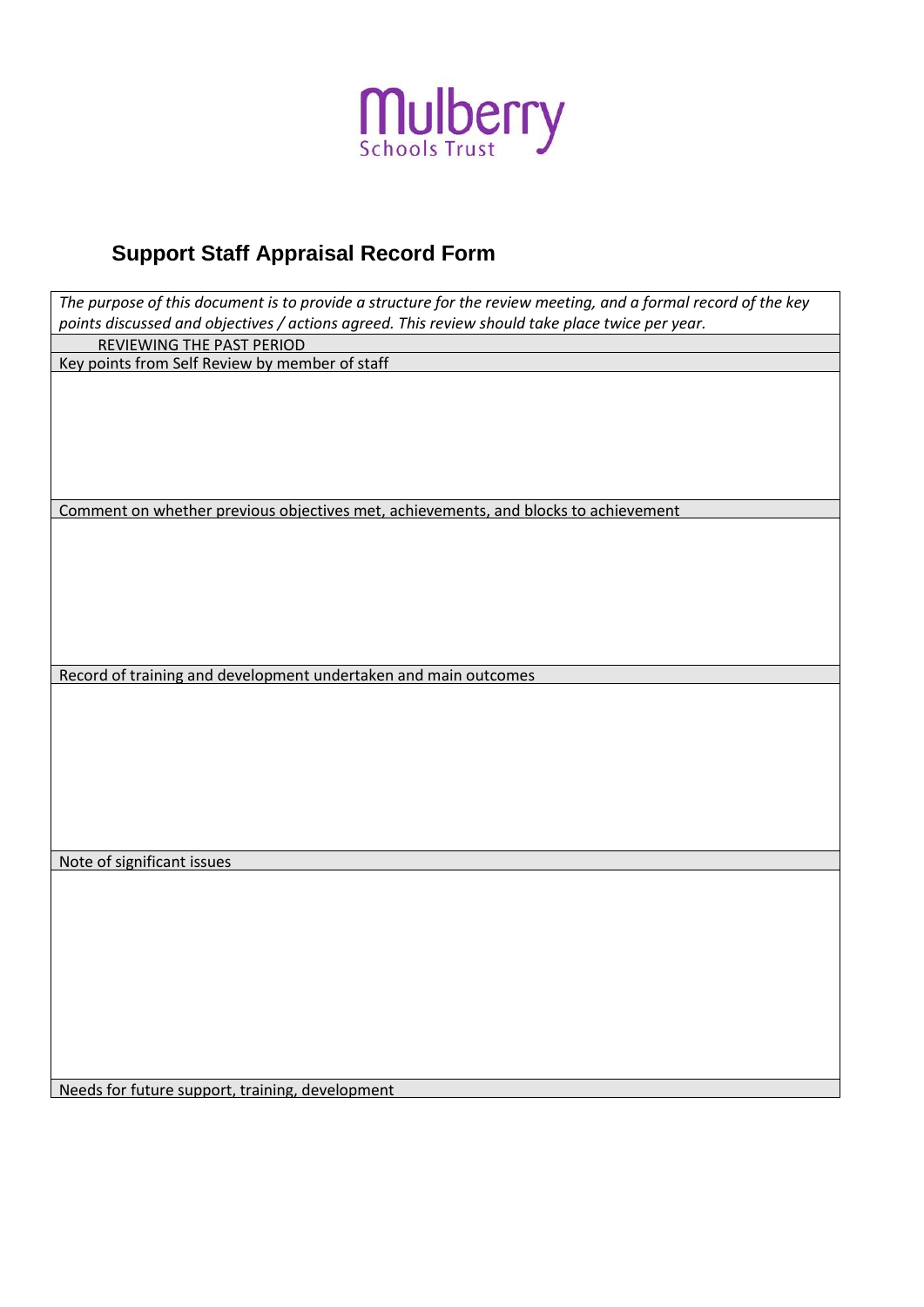

|                                                                     | Planning for the future - confirmation of main role objectives and specific targets for next period: List these |              |      |     |
|---------------------------------------------------------------------|-----------------------------------------------------------------------------------------------------------------|--------------|------|-----|
|                                                                     |                                                                                                                 |              |      |     |
|                                                                     |                                                                                                                 |              |      |     |
|                                                                     |                                                                                                                 |              |      |     |
|                                                                     |                                                                                                                 |              |      |     |
|                                                                     |                                                                                                                 |              |      |     |
|                                                                     | Training and development actions to be undertaken: List these                                                   |              |      |     |
| Development objective                                               | Development Action planned                                                                                      |              | Date | Who |
|                                                                     |                                                                                                                 |              |      |     |
|                                                                     |                                                                                                                 |              |      |     |
|                                                                     |                                                                                                                 |              |      |     |
|                                                                     |                                                                                                                 |              |      |     |
|                                                                     |                                                                                                                 |              |      |     |
| Name of Postholder                                                  |                                                                                                                 | Job title    |      |     |
|                                                                     |                                                                                                                 |              |      |     |
| Name of Manager                                                     |                                                                                                                 | Job title    |      |     |
| Date of this                                                        |                                                                                                                 | Date of next |      |     |
| Review                                                              |                                                                                                                 | Review       |      |     |
| <b>CONFIRMATION</b>                                                 |                                                                                                                 |              |      |     |
| By Member of Staff                                                  |                                                                                                                 |              |      |     |
| I agree with the outcomes as set out in this record of my Appraisal |                                                                                                                 |              |      |     |
| <b>Additional comments</b>                                          |                                                                                                                 |              |      |     |
|                                                                     |                                                                                                                 |              |      |     |
|                                                                     |                                                                                                                 |              |      |     |
|                                                                     |                                                                                                                 |              |      |     |
|                                                                     |                                                                                                                 |              |      |     |
| Signature                                                           |                                                                                                                 | Date         |      |     |